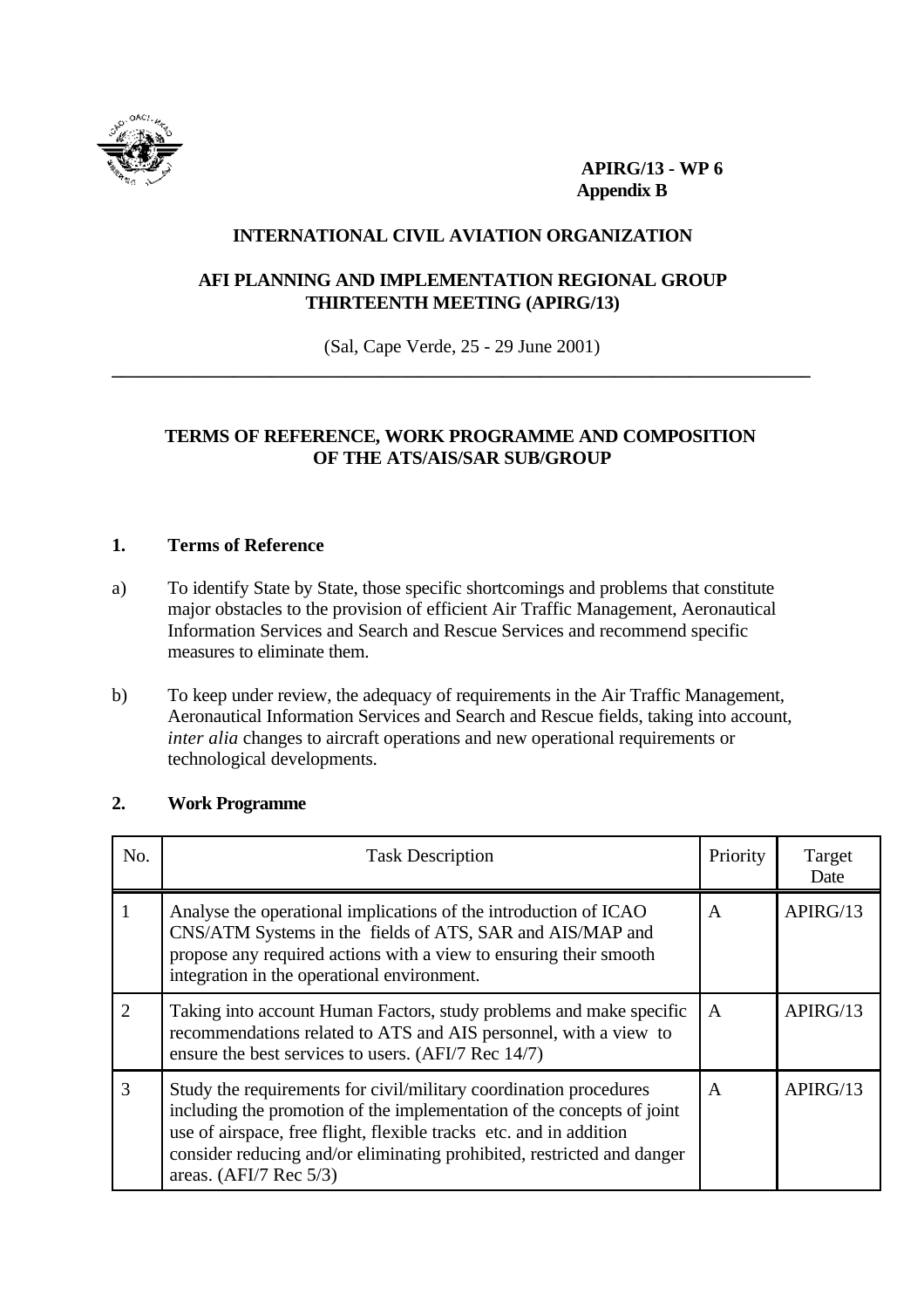| No.            | <b>Task Description</b>                                                                                                                                                                                                                                                                                                                                                  | Priority     | Target<br>Date |
|----------------|--------------------------------------------------------------------------------------------------------------------------------------------------------------------------------------------------------------------------------------------------------------------------------------------------------------------------------------------------------------------------|--------------|----------------|
| $*4$           | Determine the framework within which air traffic data collection<br>statistical analysis and forecasting should be carried out.                                                                                                                                                                                                                                          | $\mathbf C$  | APIRG/13       |
| 5              | Review the requirements and monitor the programme of<br>implementation of area control service. (AFI/7 Rec 5/21)                                                                                                                                                                                                                                                         | $\mathbf{A}$ | APIRG/13       |
| 6              | Review the existing ATS route network (including RNAV routes) on a<br>systematic basis with a view to achieving an optimum flow of air<br>traffic while keeping flight distances of individual flights to a<br>minimum. (AFI/7 Rec 5/8)                                                                                                                                  | $\mathbf{A}$ | APIRG/13       |
| $\overline{7}$ | Consider problems and make specific recommendations relating to<br>ATS interface routes with other regions.                                                                                                                                                                                                                                                              | $\mathbf{A}$ | Continuing     |
| 8              | Monitor achievements and progress in the implementation of<br>RNAV/RNP, RSP and RTSP in the AFI Region and provide<br>recommendations in the light of acquired experience                                                                                                                                                                                                | $\mathbf{A}$ | APIRG/13       |
| 9              | Monitor developments in SSR planning criteria and review the<br>allocation of SSR codes in the region to ensure there is no duplication<br>with adjacent regions. (AFI/7 Rec 5/20)                                                                                                                                                                                       | $\mathbf{A}$ | Continuing     |
| 10             | Review the ATS requirements for navigation. (AFI/7 Rec 10/4)                                                                                                                                                                                                                                                                                                             | $\mathbf{A}$ | APIRG/13       |
| 11             | Review of ATS requirements for communication including extension<br>of VHF coverage. (AFI/7 Rec 5/13, Rec 5/12 and LIM AFI Rec<br>10/36                                                                                                                                                                                                                                  | $\mathbf{A}$ | APIRG/13       |
| 12             | Identify the ATS requirements for Surveillance (RADAR, ADS, Voice<br>etc.) (AFI/7 Rec 11/1)                                                                                                                                                                                                                                                                              | $\mathbf{A}$ | APIRG/13       |
| 13             | Carry out studies and develop recommendations aimed at facilitating<br>in an effective way the existing Contingency plans , reduce air traffic<br>incidents, implementation of ACAS, ATIS, pressure-altitude reporting<br>transponders, Digital Flight Information Service (D-FIS) RVSM,<br>MSAW/CFIT, COSPAS/SARSAT and safety oversight programs in<br>the AFI Region. | $\mathbf{A}$ | Continuing     |
| 14             | Develop standard auditing and proficiency maintenance procedures to<br>be used by States to assess the capability/competence of any ATS unit<br>as well as monitor the implementation of uniform proficiency<br>assessment for ATS personnel. (AFI/7 Conc 5/27)                                                                                                          | B            | Continuing     |
| 15             | Review the requirements and monitor the implementation of Search<br>and Rescue Services.                                                                                                                                                                                                                                                                                 | B            | Continuing     |
| 16             | Review the requirements and monitor the implementation of AIS and<br>MAP services including AIS automation                                                                                                                                                                                                                                                               | $\mathbf{A}$ | Continuing     |
| 17             | Analyse, review and monitor shortcomings and deficiencies in the<br>fields of ATS, AIS/MAP and SAR                                                                                                                                                                                                                                                                       | A            | Continuing     |